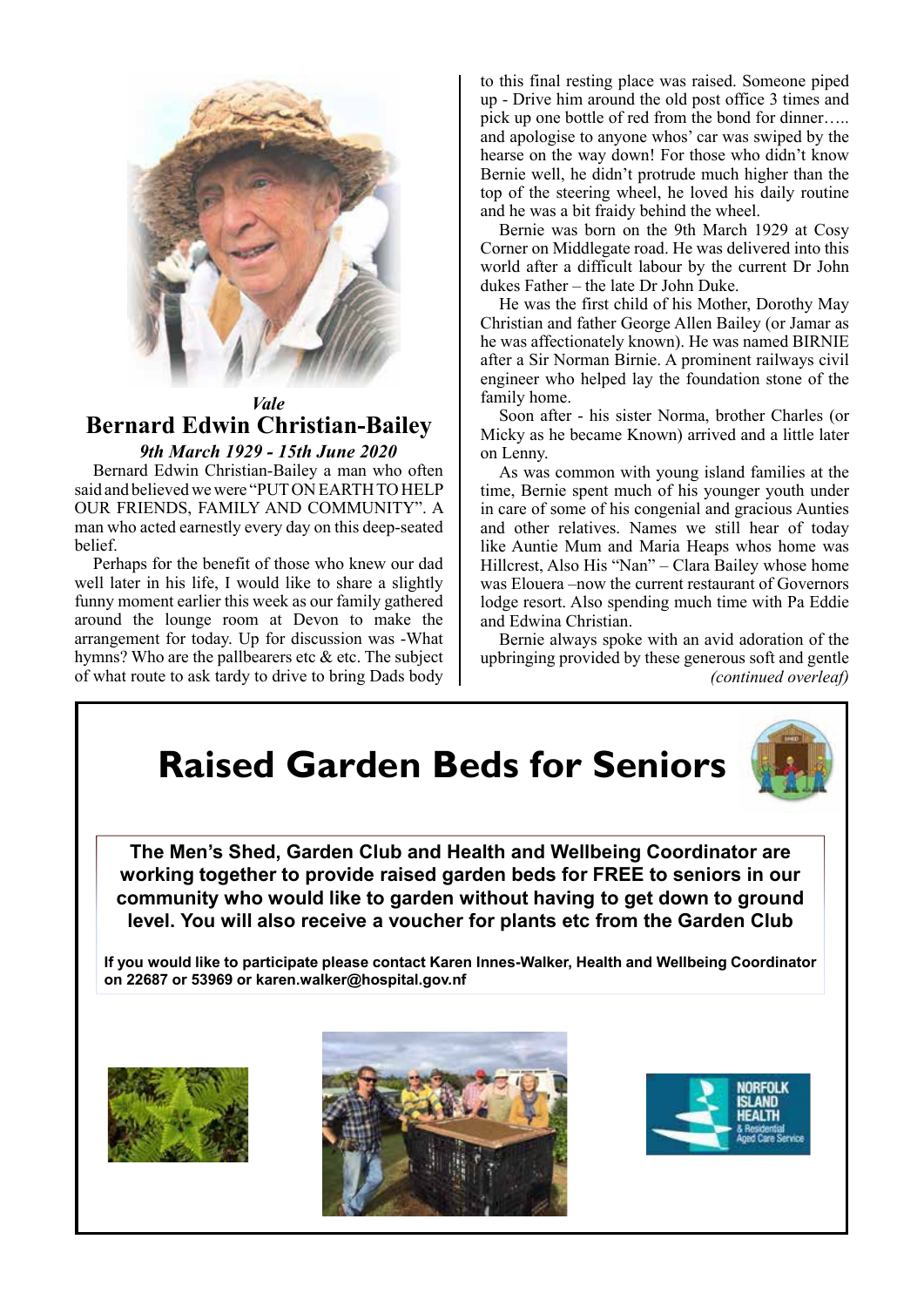### *Bernard Edwin Christian-Bailey - continued*

souls, who no doubt had a leading influence in shaping the man and gentleman who he was to become.

The affection was obviously mutual and it is quite probable he became the golden boy to many of the relatives charged with his care. Under their gentle guidance the wonderful qualities of kindness, generosity, manners, self-respect, impeccable table etiquette, integrity a strong sense of duty and a love of God became the basis of him and remained with him until the end. Bernie also developed in his earlier year's fine horsemanship skills and a deep pride and respect for his Island home.

 In 1943 and at the age of 14, during the middle of the war, Dorothy along with Bernie, Norma, Micky and young Lenard were evacuated to Sydney for safety along with many other islanders. Jamar was serving with the Australian Army in Darwin at the time. The family settled in Randwick then Moncur Street Woollahra then later on in Lane Cove.

When they first arrived, Bernie spent a bit of time attending the Crown street School in Surry Hills. He would never talk about his schooling in Sydney. We suspect he may never have had the opportunity to graduate, maybe harbouring some small feeling of regret.

He always maintained he was educated at the "university of life".

Throughout his life, outwardly Dad did not regard one's success to be a product of a good education rather a good upbringing. Dad often recited his favourite aphorism – "It's not WHAT you know, it's WHO you know that really matters". He did use his "WHO he knows" to provide wonderful school education opportunities for all of us five children -for which we are very grateful.

Bernie worked for a short while with a wool broker firm in Sydney where he helped a slightly younger Bill Blucher get a job. Bill actually ended up making quite a successful career from this job. Bernie moved on to a steady job with Qantas Airways in a sales and administration role. This included some 5 years posting in Qantas' Port Moresby and Lae offices in New Guinea before returning to their Sydney headquarters.

Bernie thoroughly enjoyed his time in Sydney socialising, with the strong Norfolk Island community who remained living there after the war ended. I believe some great nights were spent at the Polynesian club with the likes of Maeve Hitch, Archie and Beatie Bigg, Tom Lloyd, and other Norfolk Islanders.

We have learnt second hand of the many relatives and other Norfolk Islanders living or visiting Sydney who quietly benefitted from his trademark kindness. Whether it was providing some small financial assistance or calling on Norfolk Islanders who may have had to travel to Sydney for medical reasons.

On one occasion when Dad was out at the Sydney Airport, he spotted old Bobby Buffett, all alone, in tears in a corner of the terminal. Bobby had been referred to the RPA for medical treatment and had just arrived on the plane. Probably his first time away from Norfolk and stunned by the big city, he had no idea where to go or what to do. Dad comforted him and drove him to the hospital and visited him each day during his stay. The next time Dad returned to Norfolk for a Holiday, Bobby came to visit him at Devon and offered to sell him his property Simons Water. This beautiful property was often regarded and perhaps still is as one of the best parcels of land on the Island. Bernie not really being able to afford it, Bobby allowed him to lease it and pay it off.

Simons Water gave Dad a lot of pleasure over the years. He shared the property with many people to enjoy. Always welcoming and allowing free access to locals or visitors to walk over the land. Simons water became the regular setting for Pony clubs One Day and three day horse events, SDA Pathfinder camps, Rotary Christmas parties, Rodeo Fundraisers and was even the planned location for the Picnic Luncheon on the occasion of the Queens Visit in 1974 until it was unfortunately cancelled due to the weather. Simons water was used to provide milk for our family, support market gardens, raise stud cattle, play with thoroughbred horses, trial experimental industries like coffee.

Bernie's career in Sydney with Qantas ended up spanning 20 years, whenever possible he travelled home on the DC4 to Norfolk on ten pound staff tickets. Being closely connected with the leisure travel industry he realised Norfolk was behind the times in accommodation standards. At the time, Norfolk had several basic guest houses catering for the increasing number of tourists arriving on the Island. However, there was nothing much of reasonable quality catering to the modern traveller of the day.

Around 1963 a deal with struck with his brother Micky to use some land Micky had purchased from Aunty Mum and the Fletcher Christian Apartments was developed. Bernie had an architect provide a

*(continued overleaf)*



# **Formally known as "WILDE ROSE BEAUTY" Salon Will be going under NEW management as of July 1st. (NOT HAIR)**

**New branding and maintenance will take place and we will REOPEN Monday 6th July. STAY TUNED..... Excited for this new adventure and I would like to THANK all yorlye for your love & support.** Megan x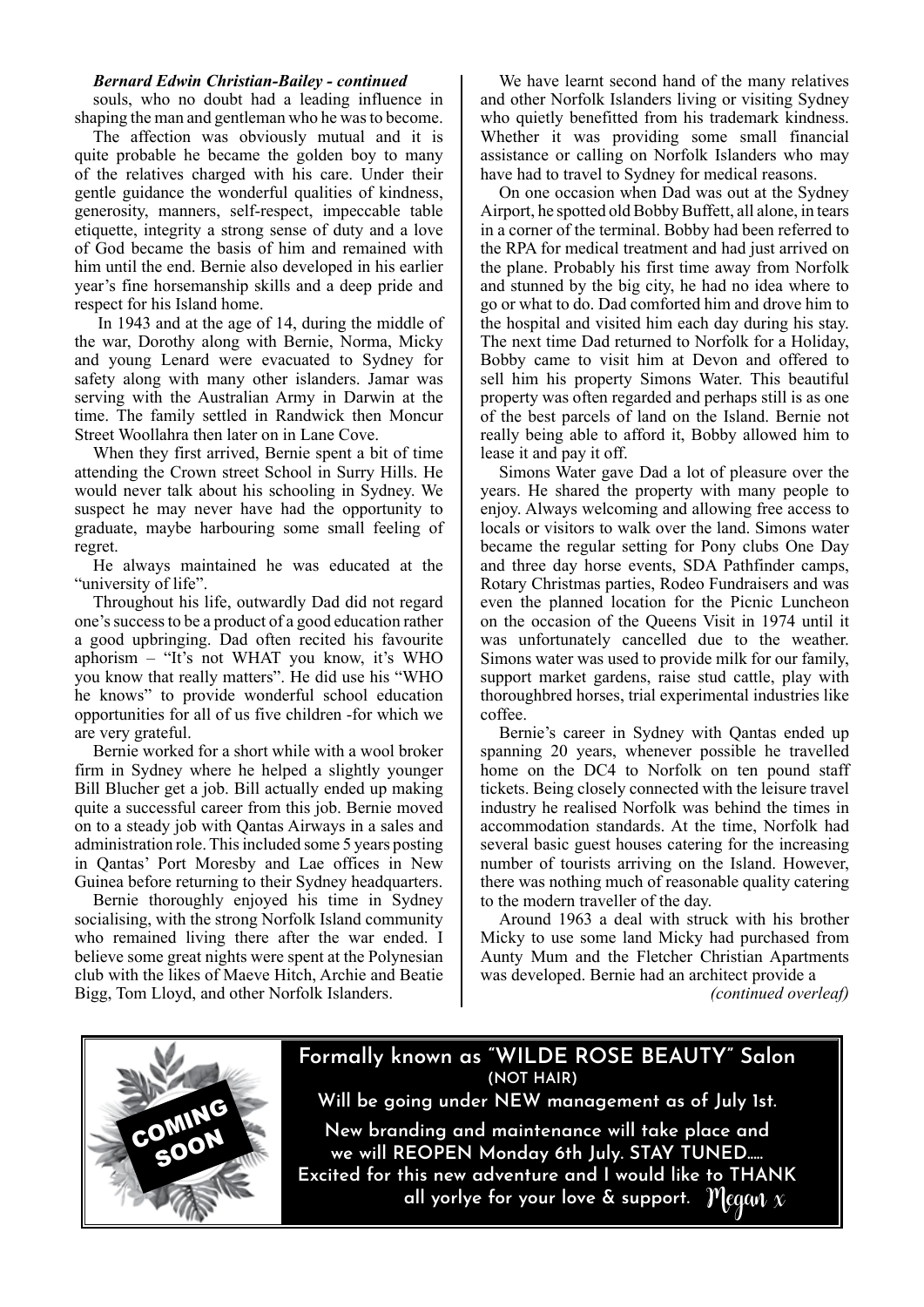### *Bernard Edwin Christian-Bailey continued*

design for modern and fresh selfcontained units of a nicer standard than was currently available on the Island.

The original buildings were constructed by Bernie's father, shingles split by Murray Anderson, the hibiscus hedge still surviving today was planted by Dad's Aunty Edie Randall. On Valentine's day 1965 Fletcher Christian opened for its first guests. Paulette Eastwood would do the Laundry and Shilo the grounds. Gladys Jackson did the cleaning and Marie McCoy managed the apartments while Dad was wrapping up his life in Sydney ready to return home.

Fletcher Christian has put up many thousands of Norfolk Island tourists over the years and brought up all us 5 kids. It has weathered the tough times and is still in the family today. Over 55 years on it remains the oldest continuously owned business on Norfolk Island by a country mile. Dad still treated it like his baby right up until near the end. An amazing achievement we think!

Bernie returned to Norfolk around 1967 and sunk his energies into his thriving business. After a few years Bernie's Father sat him down - reminded him that he was almost 41 years old – and, it was about time to find himself a good Christian wife and start a family. He took the advice seriously as there was a young school teacher who soon took his eye. He asked her out to dinner at Dick Cavil's Garrison restaurant where he proposed on their first date. It was the 8th January 1970 and happened to be Mum's last day on the Island before she was to return back to Sydney to take up another teaching position. A brief long distance courtship followed before Bernie and Mary were married in Sydney in the November of that same year.

Thirteen months later Miriam arrived, then 13 months after that I arrived, 14 months after that John arrived, then 16 month later Peter (Puk) was born.

I've enjoyed listening to various people recount a story of Berns father Jamar in true Norfolk Island humour use to stutter  $-$ , I usssa hattta dddooo everything ffff' Bernie…..I hatta larrnnna Bernie whataway for start. Now I hattta a larnnna hem what'way f' DONE!

*(continued overleaf)*

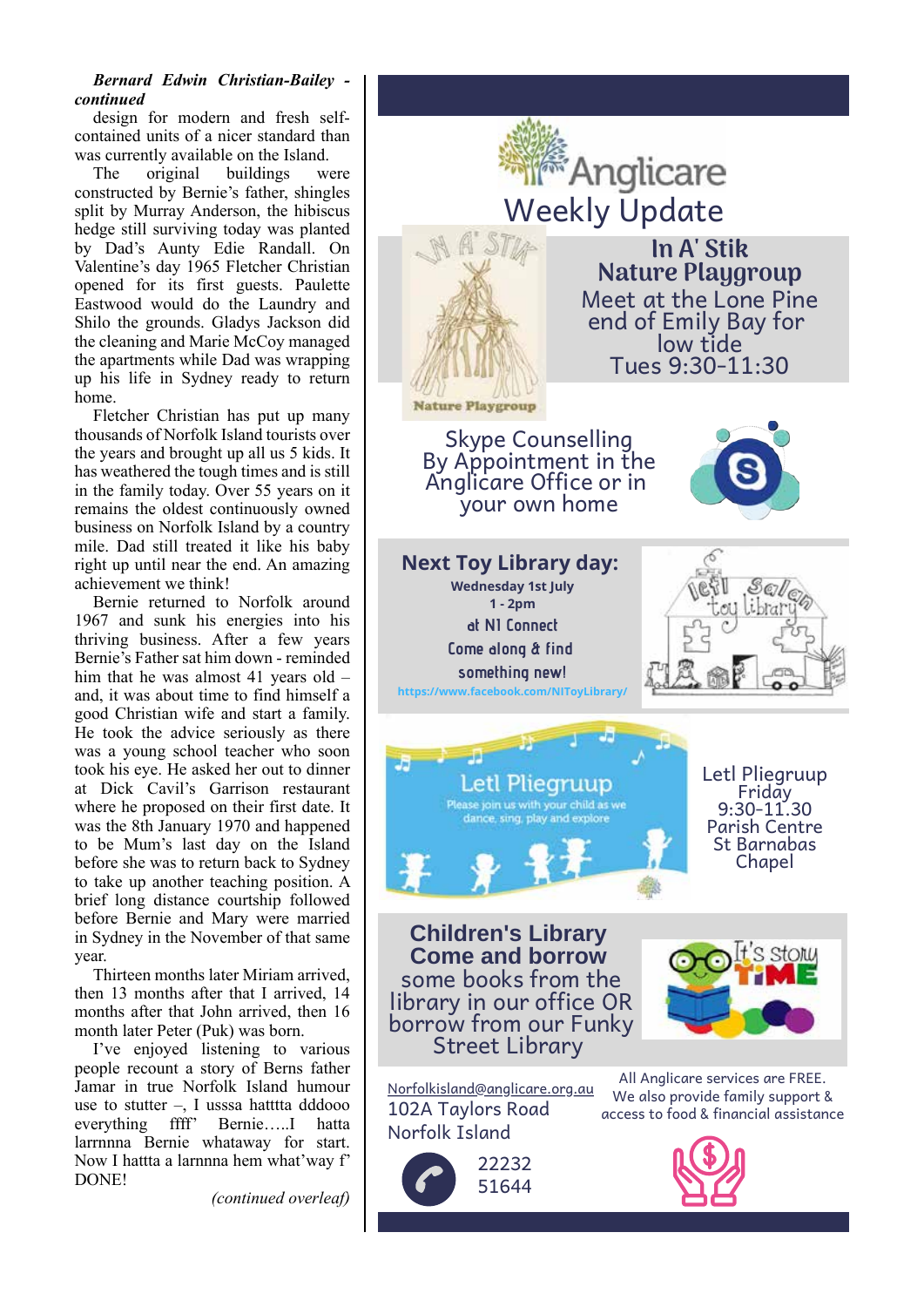### *Bernard Edwin Christian-Bailey - continued*

Obviously Bernie nor se ready fe done. - Edward was born in 1981, thus making our family complete for the current generation.

Dad and Mum created a safe loving caring environment for our family to grow up. We rarely heard a harsh word spoken between them. He was a loving and caring father and grandad as well as a loving and faithful husband. We watched him care tenderly for his parents and other relatives as they grew old. We watched him work incredibly hard to be the best provider he could. He loved all of his children, his sons and daughters in law, his grandchildren and step grandchildren.

One of our fond childhood memories was of Dad relaxing in his chair, having his hair brushed by his young children, nieces or nephews. He would pay ten cents per every one hundred soothing strokes of the hair brush. We would start counting ONE, TWO, THREE, FOUR and there was nothing surer that within 50 strokes of the brush he would be snoring loud as a chainsaw. All we had to do was sit there until he stirred then continue counting 931, 932, 933.

He shared with us his loved his animals. We grew up around a lot of horses and cattle, dogs and cats, chooks and ducks, doves and peacocks. We saw him faithfully serve his church, his Island and his community. He developed long associations in numerous committees, clubs and organisations. He was a founding Member of the Norfolk Island Rotary Club and the Norfolk Island Chamber of commerce. Life member of the Royal A&H Society . Active member of the Pitcairn Descendants society. President of the Historical society – This afforded him one of his life's greatest honours to escort the Queen around Kingston on the Royal visit in 1974. He was a founding member of the friends of St Barnabas and devoted Chapel Warden. He was Trustee for the Church of England property trust for many years and a Member of Flora and Fauna. He Served on the former Advisory council and was a member of the second legislative assembly.

Bernie loved his horses, both event and show riding and racing. Bernie was taught by his beloved Nan f stop orna a horse as a very young boy. His Nan (Settie) would call out over the paddock to little Bernie …"Hold ON Tight Nan's Goodness". Many years later, on the occasion of Bernie and Mary's wedding. Brother Micky sent them his congratulation via telegram to Sydney, The telegram simply saying – "HOLD ON TIGHT NAN'S GOODNESS"……..

He became a fine horseman throughout his life.

Bernie and Henry Menzies developed a wonderful friendship originally based of their shared love of horses. Dad's favourite horse was "Showgirl", and a lot of good times were had training for the New Year's Day and Easter Races.

Bernie loved his Island. He was quick to support new ventures and industries where he believed there could be economic or cultural benefit to Norfolk. Not always successfully, He invested enthusiastically into new ventures such as Vanilla, coffee and pedigree beef cattle. Over the years he imported several outstanding Bulls and on one occasion chartered a full Ansett 737 to bring a new herd of Poll Hereford stud cattle to the Island. These efforts no doubt have helped to vastly improve the livestock genetics and quality of local beef available on the island today.

Bernie was tremendously proud of his Pitcairn and Bounty heritage. He was the first Descendant of Fletcher Christian to be welcomed back to Christian's birthplace in Cumbria where he arranged for a commemorative plaque to be installed.

He was a STAUNCH defender of Norfolk's rights for self-government and that Norfolk Island should remain first and foremost the home of the Pitcairn Island settlers.

Although always polite, hospitable and welcoming of those who have come more recently to live amongst us, no truer words were spoken when he used to say. "ES ONE THING WHEN WE KAR WHOS DEM – BUT EF DEM KAR WHO'S UCKLUN, DEN DARS A PROBLEM".

The oldest Norfolk Island born resident; he rarely blotted his copy book. After a lifetime of service, Dad slipped away from this life last Monday morning with family holding his hand.

Dad trusted in god and took much pleasure in a lifetime of service to his church.

As my brother John said – He needs no golden edged ticket to heaven

I know when we sing the Pitcairn anthem - I will always think of Dad.

In as much – he embodied this always.

*(continued overleaf)*

# Milt's

Made to Measure Blinds, Plantation Shutters and Insect Screens

Blinds to suit all areas for windows and Door Designs. Made in Roller, Vertical, Venetian and Cedar Blinds. Awnings of all sizes, colours and designs and Retractable. **Motoristation available in Blinds and Awnings.**

**NEW – SECURO Side Roll Super Insect Screen Clear Views in a variety of colours. Internal or External application.**

*Qualified Locksmith for new installations and servicing of all locks.*

For any enquiries and quotes please ring Milt 54666 or 22136